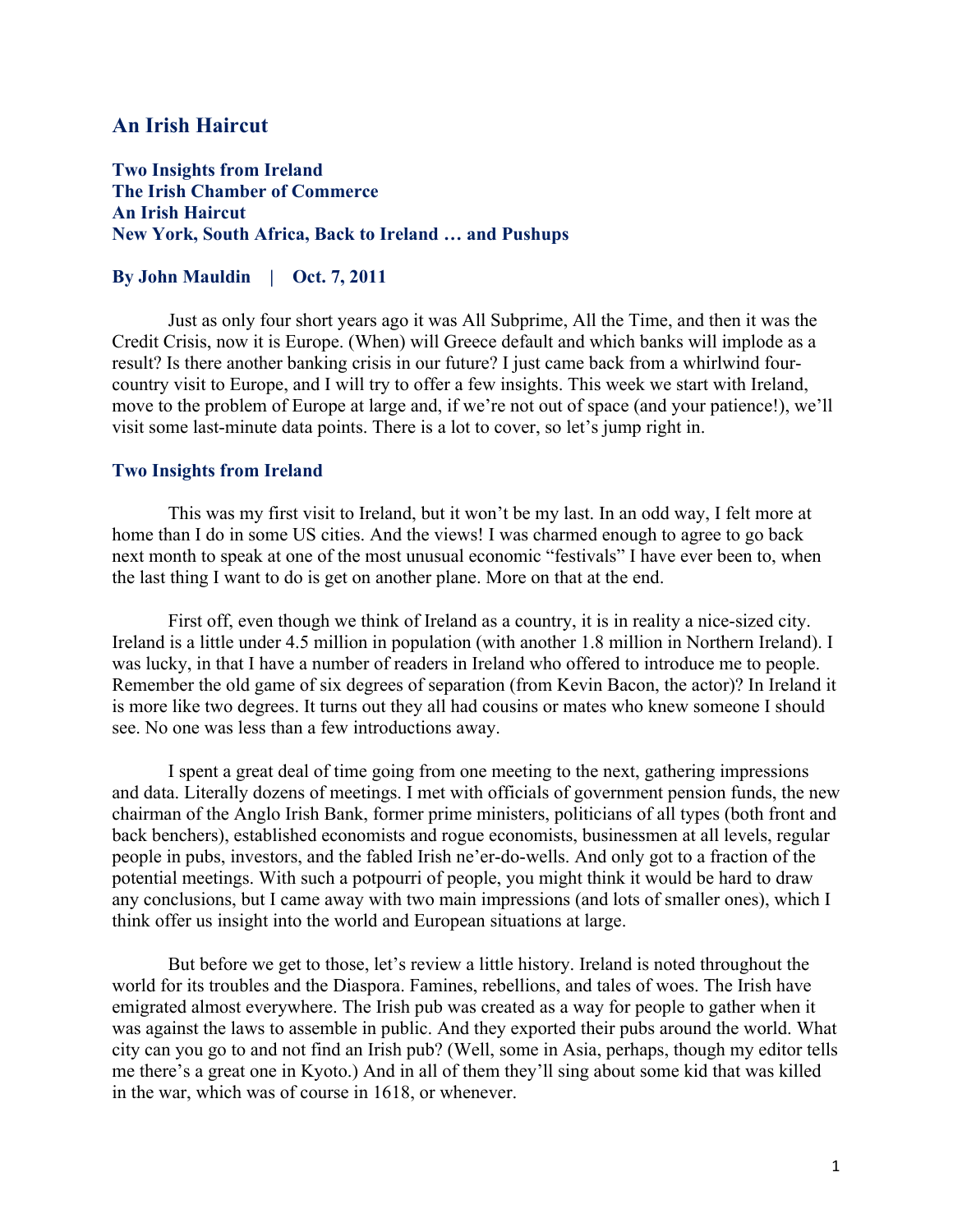I have always loved Celtic music, so I was delighted when I went to some local pubs and, sure enough, heard the music I was so familiar with, complete with the lilting Irish voices. The Irish are nothing if not a social people, wherever they gather. And the local pub is still the center of local communication (more on that later).

The first night I was there, I had the fortune to be invited by David McWilliams to attend the opening night of a classic and much-loved Irish play by Sean O'Casey, at the Abbey Theatre, first staged at the same theatre for its premier in 1924. The play is set in the working-class tenements of Dublin during the Irish Civil War of the early 1920s. It is a comic tragedy on so many levels, and was an interesting introduction to Ireland.

It is those centuries of woes that set the stage for the recent economic crisis in Ireland. For a number of reasons, Ireland began a "miracle" growth period in the 1980s and soon became "the Celtic Tiger." The mood of the country changed from downtrodden to optimistic. And that translated into a construction boom. They ended up believing that "this time is different" and went crazy buying and building homes. Which are now down some 65%.

Ireland is an interesting contrast to Greece. Greece used its access to low rates that came along with the euro to borrow and increase the wages of government workers, until the Greek train system, for instance, had  $\epsilon$ 100 million in revenue and  $\epsilon$ 400 million in salaries, with another €300 million in expenses. A government-sponsored retirement plan for some 600 different "hazardous" jobs (like hairdressing and radio work) was available at 50 years of age.

Greek banks are going to go bankrupt not because they lent money to finance too many homes but because they lent money to the Greek government. That is the opposite of Irish banks, which, while they bought modest amounts of Irish government debt, facilitated a construction boom of epic proportions – a bubble that imploded.

I have written about Irish housing woes. They built 300,000 too many homes, which would correspond to about 15 million too many homes in the US (we "merely" overbuilt by 2.5 million). The resulting crash in building has been a monstrous drag on the Irish economy. And the same happened in commercial construction – a taxi driver took some delight, once he knew I was a financial writer, in pointing out buildings that were empty. "But they are probably a good buy now!"

And the construction boom helped finance a huge boost in government revenues. In 2004, the Irish Home Builders Association calculated that 40% of the price of a house went straight to the government in taxes. You can find details on their calculations in this newspaper article. The government of that time protested that the figure was only 28%!

And the Irish willingly took on the debt of banks that went bankrupt. If Anglo Irish Bank were a US institution, the equivalent debt would have been about \$3.5-4 trillion (depending on the exchange rate). Can you imagine trying to get a bailout for ONE bank for that much? And in Ireland there were three of them (!), though the other two were somewhat smaller. The Irish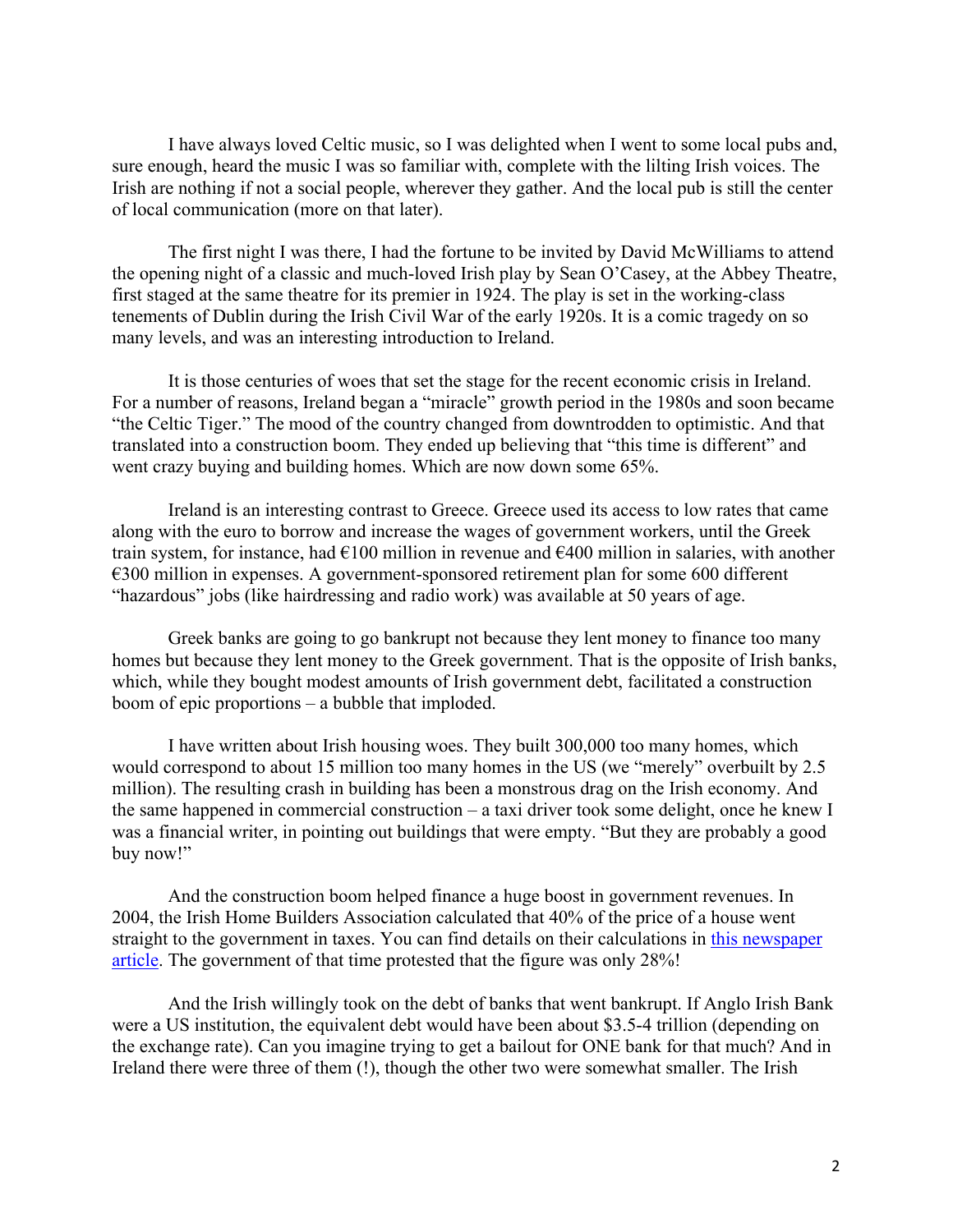government guaranteed the bank debt for ECB loans, which money then went to European banks that had loaned the Irish banks the money in the first place.

Michael Lewis, in his just published book *Boomerang!* (I saw several people reading it on the plane coming back – soon to be downloaded to my iPad), noted that he thought it was interesting that the Irish people did not seem all that aware of the rather crushing nature of the debt they had assumed. He also commented on that in an interview with Charlie Rose. More on that bank debt below.

Before we get to my two impressions from Ireland, a few things we should keep in mind. First, I heard time and time again that Ireland is different from Greece and other Mediterranean countries. The Irish willingly undertook an austerity program, without major public protests, and have actually begun reforms. They cut public salaries (around 15%), pensions, and other "untouchables." (Try that in the US! Wisconsin went berserk over cuts that were a fraction of what the Irish did.) Other government budgets were slashed. And they acknowledge the need for even more cuts. That being said, a clear backlash is beginning to brew over cuts to government social programs. (I should note that even though this is about the Irish, I hear this complaint everywhere in Europe and the US.)

This is from the Irish paper *The Independent:*

"A LABOUR senator has questioned the need for massive social welfare payments to many families after revealing yesterday that some are receiving  $\epsilon$ 90,000 a year. Senator Jimmy Harte highlighted the case of one family who are being paid  $\epsilon$ 1,763 per week. The unemployed married couple, who have four children and live in Dublin, claim a range of social welfare benefits.

"Mr. Harte, who received the information from Department of Social Protection officials, said €50,000 is more than enough for a family to survive on. The Donegal-based senator told the Irish Independent yesterday that he believed the figure was far too much to be handed to a family in support payments.

"The family are doing nothing illegal but the system is wrong when a couple are able to receive €90,000 per year for doing nothing. I don't think this sort of payment is acceptable in the good times, never mind the bad times we find ourselves in now…. There are married couples in this country with two good jobs, working very hard and are not receiving anything like this. As well as receiving  $\epsilon$ 90,000, they will not have to pay property tax or water charges. That is just wrong. You would need to be earning close to  $\epsilon$ 140,000 to take that sort of money home after tax.

"This is a Dublin-based family but I know there are families in other counties receiving up to €85,000. They won't take in as much in rent allowance but they are still entitled to all the other payments [said the Senator].

"According to figures obtained by Mr Harte, the following is the weekly breakdown of the social welfare payments received by the family: father on disability allowance,  $\epsilon$ 322;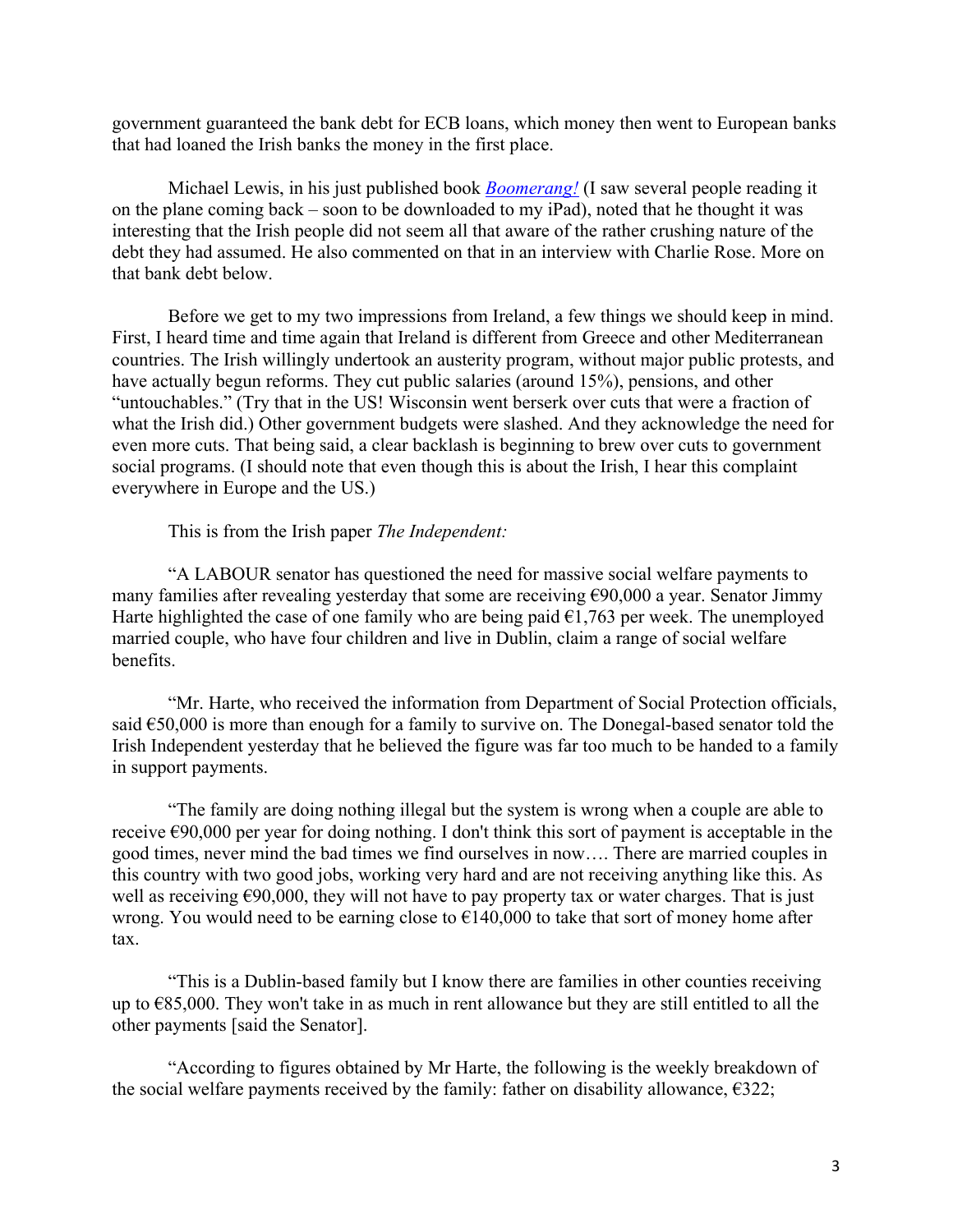guardian's pension for child taken in,  $\epsilon$ 286; rent supplement,  $\epsilon$ 276; mother – carer's allowance, €380; child benefit, €288; daughter (17) with special needs, €211. Mr. Harte said he has forwarded all this information on to the Minister for Social Protection Joan Burton and wants a cap put on welfare payments."

And from my understanding, this is on top of health care. Which is another thing that I was told needs reformed. Which of course you hear in the US and all over the developed world, so the Irish have no corner on politicians who like to hand out a lot of benefits when times are good. But now the bills are coming due.

Sidebar: The one thing the Irish have plenty of is politicians. The Dail (pronounced "doil") is their parliament. It has 150 members. And their upper house has 60 members. That's about one member of parliament for every 30,000 voters. Peter Mathews, a new member of parliament, was kind enough to show me through the parliament building, opening up the chambers in the evening. Now *that* is something you don't see US Congressmen do.

So, Ireland is not without its issues that must be dealt with. But I did come away with some positive views.

## **The Irish Chamber of Commerce**

As I noted, I met with people of all different stripes and political bents, from avowed socialists to libertarians. When they would ask me who else I was going to see (or had seen), they would almost invariably wince and say, "Don't let them put you off Ireland" or "They don't understand the real problems," or some variation.

They are not shy about voicing opinions. David McWilliams is seen as something of a rogue in polite political circles. When McWilliams began to suggest that the Irish housing market was a bubble that would wreak havoc when it broke, the prime minister said that people like him should just commit suicide. (Seriously!)

I have been involved in political circles for many years, although lately I have more or less "retired" from my political activities. In my experience, nothing is more sharp or divided than local politics. There is far more direct involvement at the local level, and that means more opinions and personalities get involved.

Remember when I said Ireland was a nice-sized city? That is what their politics reminded me of. When everyone knows everyone, and when there are enough politicians that everyone can get to them with their views, it is indeed a small world.

But after they had shared their opinions with me, a strange thing happened in almost every meeting. I pointed it out to a friend, Phil Harkin, who set up so many of the meetings and helped me get where I was going. He began to pick up on it as well, and it became our running bit of humor.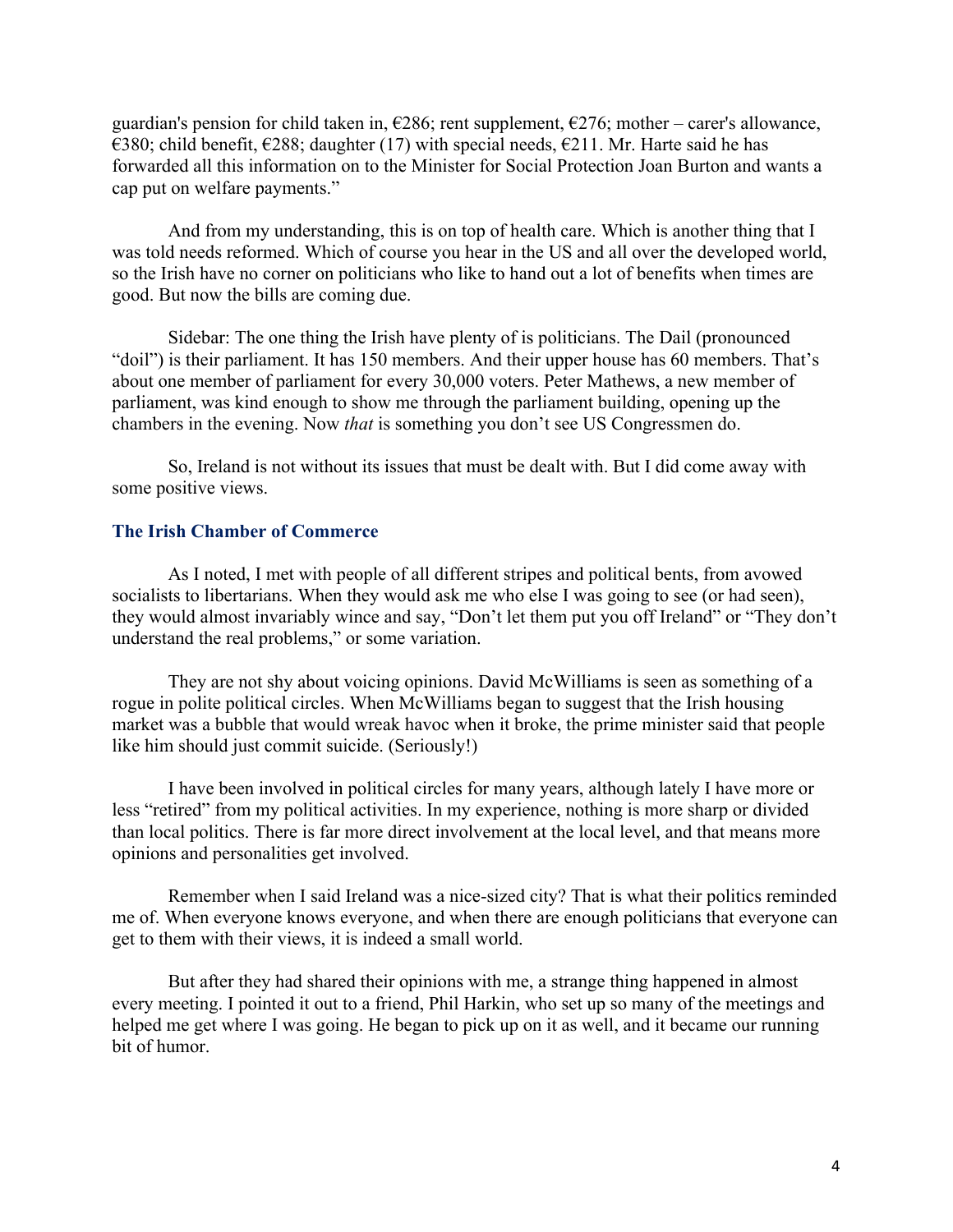It seemed everyone I met was a member of the Chamber of Commerce. They would tell you why Ireland needed to adopt one policy or other, what their views were, and then at the end they would pull out a figurative brochure and tell me why I needed to "buy Ireland." Bring your business here. Set up shop. Hire the locals, who are flexible and educated and willing to work, etc. They speak English. They are skilled workers.

The Irish seemingly get it. While they all (left, right, and center) want the government to adopt the particular set of policies they prefer, they all recognize that the way to growth and jobs is for businesses to prosper. And they wanted more of that! The virtues of Ireland are manifest to all, if you only look. And they were more than happy to show me where to look.

The Irish may bicker and moan amongst themselves, but when they face the world they lock arms and join the chorus. "Buy Ireland," they sing. It really is rather amazing to listen to all at once.

Ireland has more direct investment from the US than all the BRICs combined. Think about that. More than China, Brazil, Russia, and India. That rather stunned me. There are over 600 US companies in Ireland, employing 100,000 people. Google has 2,700 employees from over 40 countries and is growing, adding office space and people as fast as it can. Technology is everywhere. Biotech, medical devices, all sorts of computer services. The Irish seem to have a knack for research and development. Entrepreneurs are taking over as fast as they can. I heard one amazing story after another of businesses that had blossomed in the Irish soil.

It is not just one-way. Irish companies have a lot of US employees. There are some 82,000 people employed in the US by 227 Irish firms, almost as many as are employed by US firms in Ireland. That is a far cry from the US employees of Chinese firms.

As a result, Ireland is in the enviable position of having a positive trade balance, which is necessary if you want to balance your budget in a country where the banking system is imploding and people are deleveraging. It is why Greece will become a basket case and Ireland has a way to get through its crisis. When Greece defaults, whether or not they leave the euro and go back to the drachma, they are in for a massive deflationary depression. At the end of the day, you either have to have "hard currency" to buy oil and medicine and other essentials, or find someone willing to loan you the money. Greece and Portugal and Spain do not export enough to make it through without some kind of devaluation. Ireland does. That is a critical difference.

And that brings us to my next take-away, which has serious ramifications for Europe.

## **An Irish Haircut**

Michael Lewis noted from his time in Ireland that the Irish seemingly went along with the Irish government taking on the bank debt. The large majority were not aware of the nature of the impending crisis. In the last few years, that has changed.

I have written extensively in the past about how the Irish have figured out they are taking on debt for banks that no government should have touched. It was just too much. It's simple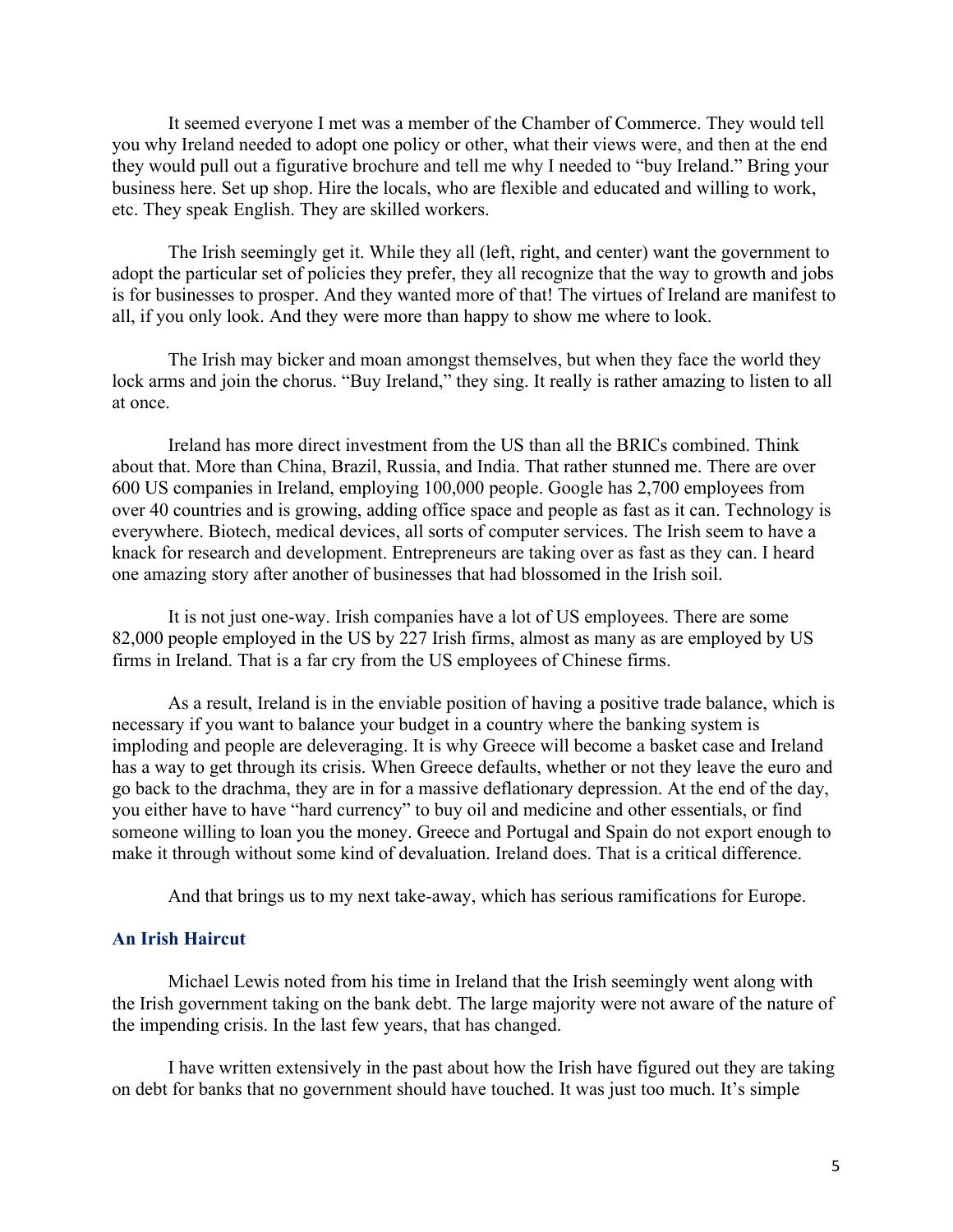arithmetic: the Irish cannot repay that debt under the current terms (even after the ECB and Europe gave them lower interest rates in July) and ever hope to get out of debt in the next 30 years. They have consigned themselves and their children to decades of toil to pay back English and German and French banks (among others).

And that fact dawned upon them. They voted out the government that allowed the debt to be assumed. It was a clear message, but the government has not yet done anything to rid itself of the debt.

There are those like McWilliams who simply want to repudiate the debt. "It should never have been done, so we will not pay it." He is not alone; that view is becoming increasingly mainstream now.

When you press politicians and establishment types (and I did) who are against unilaterally disavowing the debt, a strange thing happens. I kept asking, "But the voters seem to want to forego the debt. And the math suggests that Ireland can't pay back these foreign bankers without great sacrifices." At first, they would point out that Ireland is doing what needs to be done: cutting spending and payrolls. We are not Greece, they say; there is a need for "respectability." But when pressed, they would come around to admitting that, "Yes, Ireland will get a haircut." *Everyone* I met expected it to happen. **The difference was the path to the haircut. But while the politics matter, the destination is the same.**

Some favor doing it outright. Others truly believe they will be offered a haircut when Greece and Portugal get theirs. They fully expect it. In a meeting with an establishment-insider economist (off the record), who was at the table when the first deal was done, he said there was an implicit understanding with the IMF (and ECB) that whatever was offered to Greece, et al. would be available to Ireland. So Ireland went along with the bailout to keep from imploding the euro and averting a crisis that would have been biblical in proportions. The future of the euro is now not in their hands, because by taking on the debt they did not blow the euro up. Which could have happened, because European politicians were not ready for such a crisis.

So rather than having to kick the door open for a haircut, they expect the door to be opened for them by the IMF and the ECB. A far more respectable path for those who are very pro-Eurozone. But Irish leaders clearly get that voters expect that something will be done. They have time, as it will be another three-plus years before elections. By then, the crisis will have fully evolved and resolved itself, as far as the political public is concerned. And politicians will take the credit, as they always and everywhere do.

But here is the issue for Europe. The amount of money needed for Ireland is going to be a lot more than they now think, or at least are willing to admit. When Eurozone politicians worry about "contagion," or one country wanting the debt relief that another country gets, it is a very real worry. And rightfully so, as voters in Portugal or Spain or (gasp) Italy who are burdened by debt that is seemingly intractable will also want relief. It is not just an Irish condition, it is a human trait.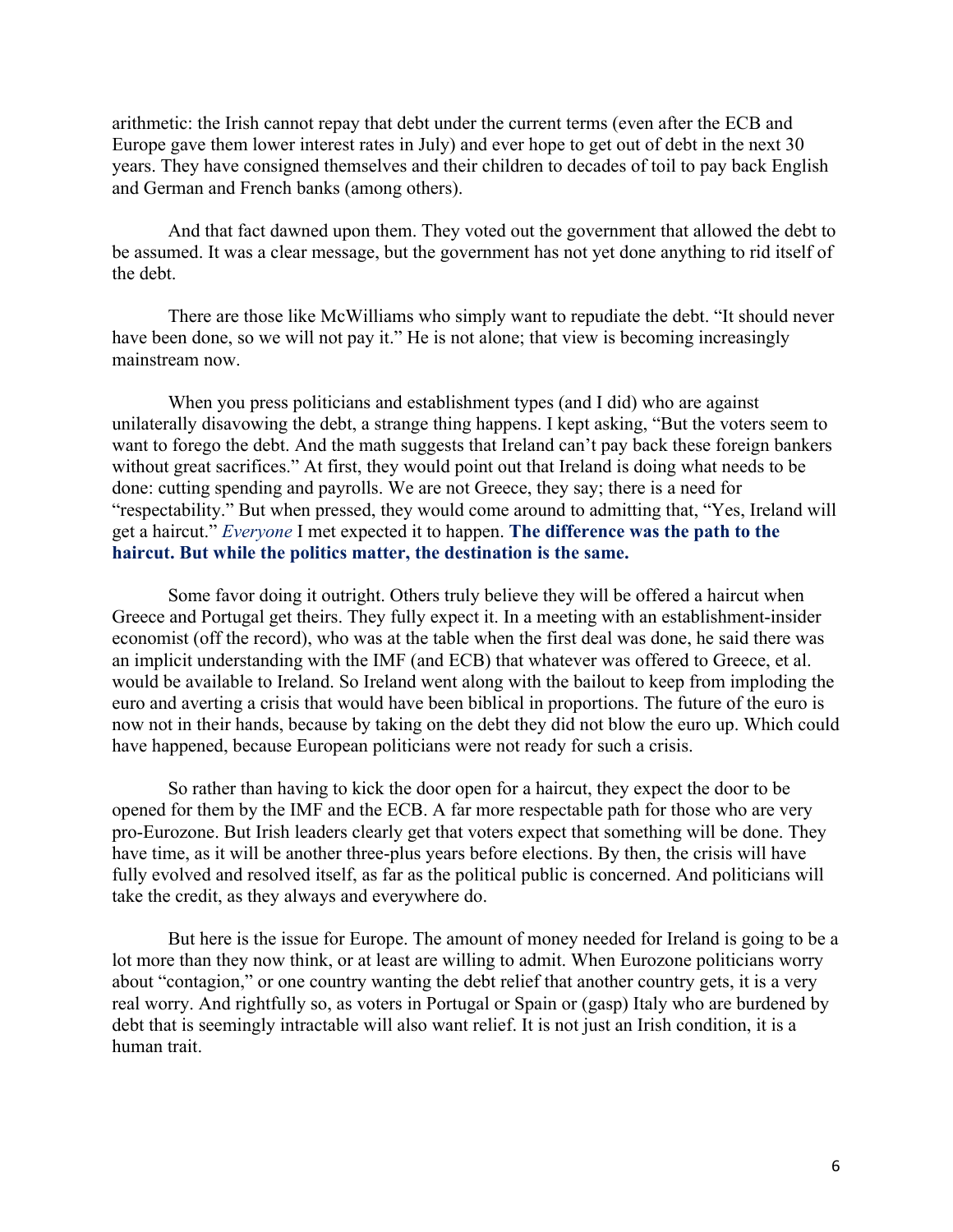And the money that Europe needs will overwhelm the  $E440$  billion ESFS fund. Stratfor and others think it will take at least €2 trillion. The Boston Consulting Group put out a report that suggest the total number, at the end of the day, will need to be (drum roll, wait for it) over  $\epsilon$ 6 trillion. I don't like their proffered solutions, but their analysis of the debt and the need for relief is sobering.

Whatever the figure, it is staggering. And one the Eurozone is not willing to pay, at this moment. When the crisis hits, who knows? But now, that much is not on the table. There is talk of leveraging the ESFS up to  $\epsilon$ 2 trillion, but that seems odd, as normally you have to have equity to leverage more debt. The ESFS is debt created by promises to pay by the member governments. Are we now at the point where we need to leverage our leverage? It seems to me that is what got us into the problems to begin with.

France is at risk of losing its AAA rating. From my far-removed seat, I think it is almost a certainty they will, as the amount they will have to raise for French banks is enormous. Add another few hundred billion euros for bailout funds for Spain and Italy, and the idea of AAA euro debt goes right out of window. To keep the current AAA, a majority of guarantees needs to be from AAA countries. That is a very touchy issue right now.

Read the following quote from Angela Merkel, Chancellor of Germany and someone who is a believer in a strong, united Europe. This is from a supporter of Europe, mind you.

"While stepping up her rejection of a Greek default, she [Merkel] said that issuance of shared debt by euro countries isn't the solution to the problem spilling from Greece, even though some may long for the 'big bang' to end the debt crisis. 'Whoever believes that has no clue about the economy,' she said. 'No one can say with certainty' what would happen if Greece defaults, she said. 'Before I make a nifty step into an adventure, I have to ask whether we can really handle this and can we oversee what we are doing?'

"Merkel said that her 'entire council' of economic advisers says Greek debt should be restructured, advice that she is not prepared to take.

" 'If we tell a country "We cancel half of your debt," that's a great deal,' she said. 'Then the next guy will immediately show up and say he wants the same.'

" 'You can open any newspaper and see there's a broad international debate,' she said. 'I'm not an economist or a theorist. I and the German government have to consider the consequences of what we do.'

"Merkel, speaking to the last of six regional conferences of her Christian Democrats before the party holds a national convention next month, said that she was 'deeply convinced' that Europe's problems can only be solved jointly.

" 'Solidarity is always cheaper than if we were to go it alone and wind up with the problem Switzerland has – that the currency level is so high that you can't export any products anymore. Today, going it alone is no path to a better future.' " (Bloomberg)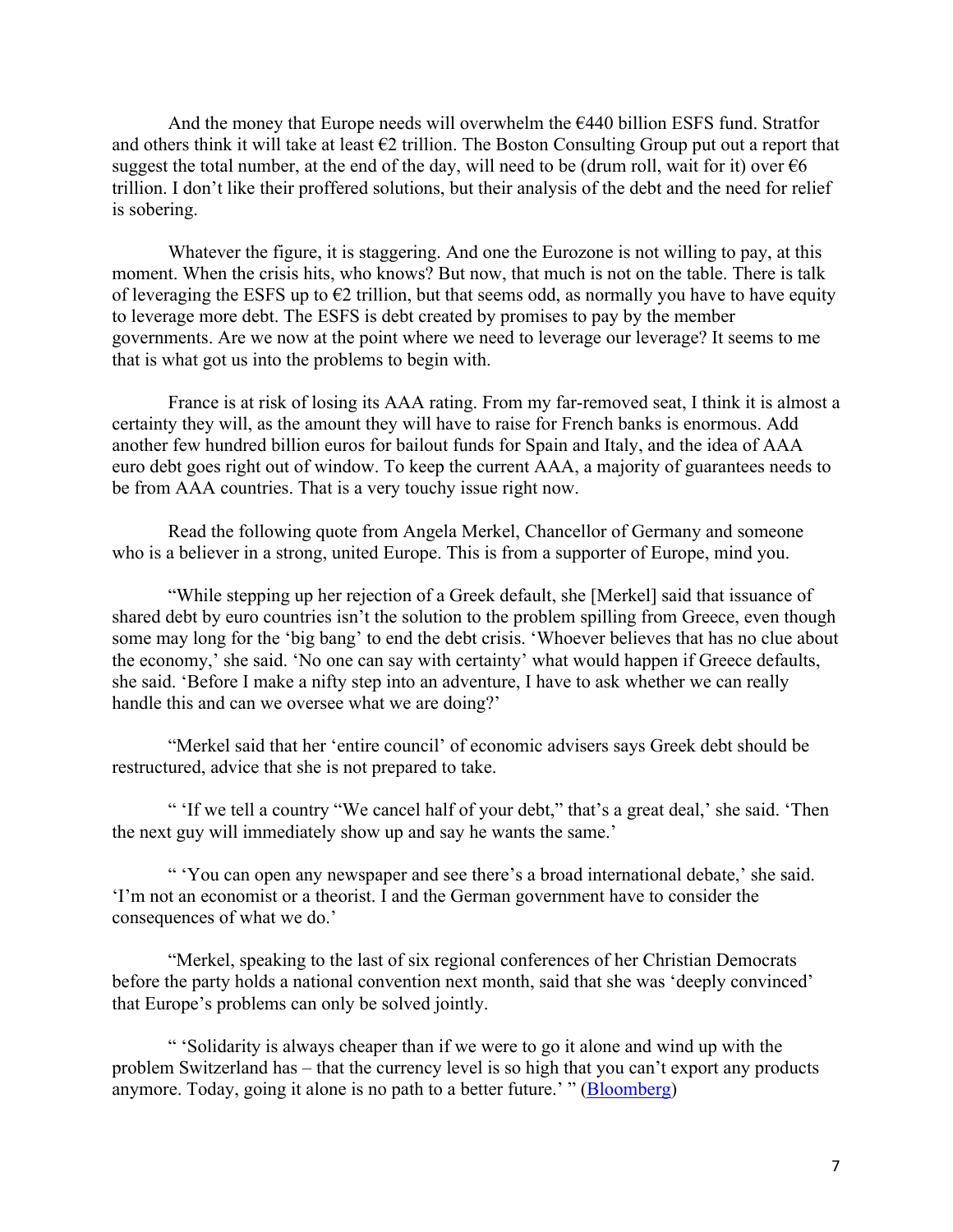It is getting late and this is already long enough, so a few more quick notes and then I'll save the rest for next week.

 Greece will only get more promises and more funds until Merkel gets a call from her accountants, who tell her they have figured out which banks need government funds. The next day she will call Papandreou and tell him to hold a conference announcing the haircut that Greece will get. It will all be orchestrated to the color of their socks.

From what I heard, Europeans banks are worse than even the dire reports you read in the papers. Spreads are widening and liquidity is drying up. Drexia is the tip of the iceberg. I really have to wonder how much France can do in regards to its bank debt. Will the ECB lend them enough money? The answer is yes. But we are talking a great deal of debt for a country with serious fiscal deficits and where government spending is already 55% of GDP, with rising health-care and pension costs. Think French politicians will try and get their unions and public workers to take a 15% pay cut? The French will not be civilized and stoical, like the Irish. They will take to the streets.

We are now in the final innings of the Endgame. Greece is likely to default no later than the end of this year, if not by the end of this month. Which for all intents and purposes they have already done. If you can't get the market to finance you, that means you can't pay your bills without the kindness of strangers. If Greece were an individual or a company, it would be in bankruptcy proceedings. It is now just a matter of time.

Can the euro survive? The short answer is yes, but not without a lot of pain on the part of a lot of people. The drive for a united Europe is strong and may indeed overcome the drive that would tear the union apart. I actually hope so. But it will not be done without a lot of sacrifice. I think the valuation of the euro is at serious risk. And while European markets look cheap on a relative and historical-valuation basis, one needs to ask, compared to what? Long European stocks, short the euro? Maybe, especially if the Germans turn the ECB loose as a way to keep (and pay the price for) the European Union.

I heard no consensus. There are dozens of different plans, enough to make any politician's head swim. Stay tuned.

## **New York, South Africa, Back to Ireland … and Pushups**

I will be in Houston on Friday and leave from the Streettalk conference (https://www.webinstinct.com/streettalkadvisors/) to go to New York for the Singularity Summit over the weekend (www.singularitysummit.com), then meetings Monday and Tuesday in New York, and I'm off to Cape Town, South Africa for two days, one night to speak at the Momentum Wealth Investment Summit Conference. Then home, where I will do a series of conferences for wealth advisors, in conjunction with my partners Altegris Investments. More on those later.